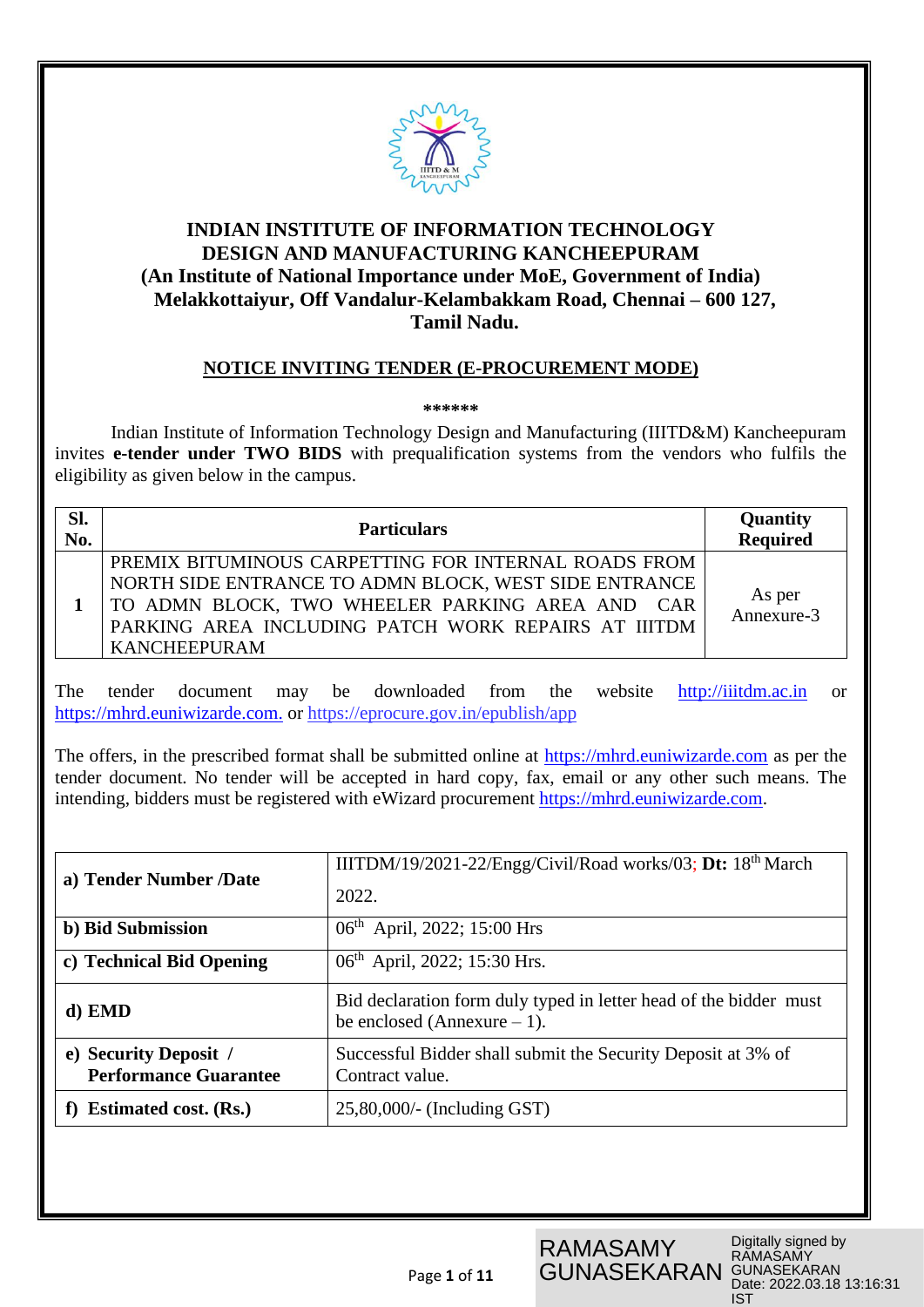## **TERMS & CONDITIONS GOVERNING THE CONTRACT**

- **1. Eligibility Criteria:** In order to be considered for the contract of the works as detailed under `Scope of Work' in this Tender Document the tenderer should be:
	- 1.1 "Having Similar "Civil Road works experience" preferably awarded by the State Govt. / Central Govt. / Autonomous / Reputed corporate institutions, for the value enlisted below and executed on or after 01/01/2017
		- (i) Rs. 20.64 lakhs for a single work order

 $(Or)$ 

(ii) Rs. 15.48 lakhs each for two work orders

 $(Or)$ 

- (iii) Rs. 10.32 lakhs each for three work orders.
- 1.2 At least, one work should be in live from the scheduled works mentioned for the work order/work completion certificates.

## **2. Earnest Money Deposit/Bid Declaration Form:**

Instead of EMD, Bidders are to execute a Bid declaration form accepting that if they withdraw or modify their Bids during the period of validity or if they fail to execute the awarded work as per the work order/contract they will be debarred for the period of one year for bidding for any tender of the institute. Further, the debarment will be intimated to all Institute of Government of India/ Governmental organizations for bidding by the firm for any tender **(Declaration enclosed in Annexure-1**)**.**

## **3. Security Deposit & Contract Agreement:**

- 3.1 On receipt of notification of award, successful bidder shall be required to send the acceptance of work order within 07 working days.
- 3.2 Successful Bidder shall submit the Security Deposit of 3% of Contract value in the form of a Crossed Demand Draft/Pay Order/Banker's cheque/FDR drawn/Bank guarantee in favor of "The Registrar, IIITDM Kancheepuram", payable at Chennai within 07 (SEVEN) working days of the receipt of Notification of Award (NOA) / Award of Work order from IIITDM Kancheepuram (the Defect Liability Period as specified (i.e., 12 months after completion of work).
- 3.3 The successful bidder shall be required to sign a detailed contract / agreement with IIITDM Kancheepuram within a period of 07 working days after depositing Security Deposit. Failure to do so on the part of the Contractor, Notification of Award is liable to be cancelled and Security Deposit is liable to be forfeited.
- 3.4 In case of failure to commence the work by the Contractor within 07 days after signing of the contract or handover of site, the Institute shall be at the liberty to terminate the Award and forfeit the Security Deposit.

## **4. Preparation of bids - Two bid system (simultaneous receipt of separate technical and financial bids):**

- **4.1 Technical bid** shall consist of only prequalification document along with supported documents as detailed below:
	- 4.1.1 Complete prequalification papers, Name of the Agency and also commercial terms etc., offered **(Note: Price column in this cover should be kept blank)**.
	- 4.1.2 Duly filled and digitally signed Bid submission, bid declaration & self-declaration Proforma **(As per Annexure – 1).**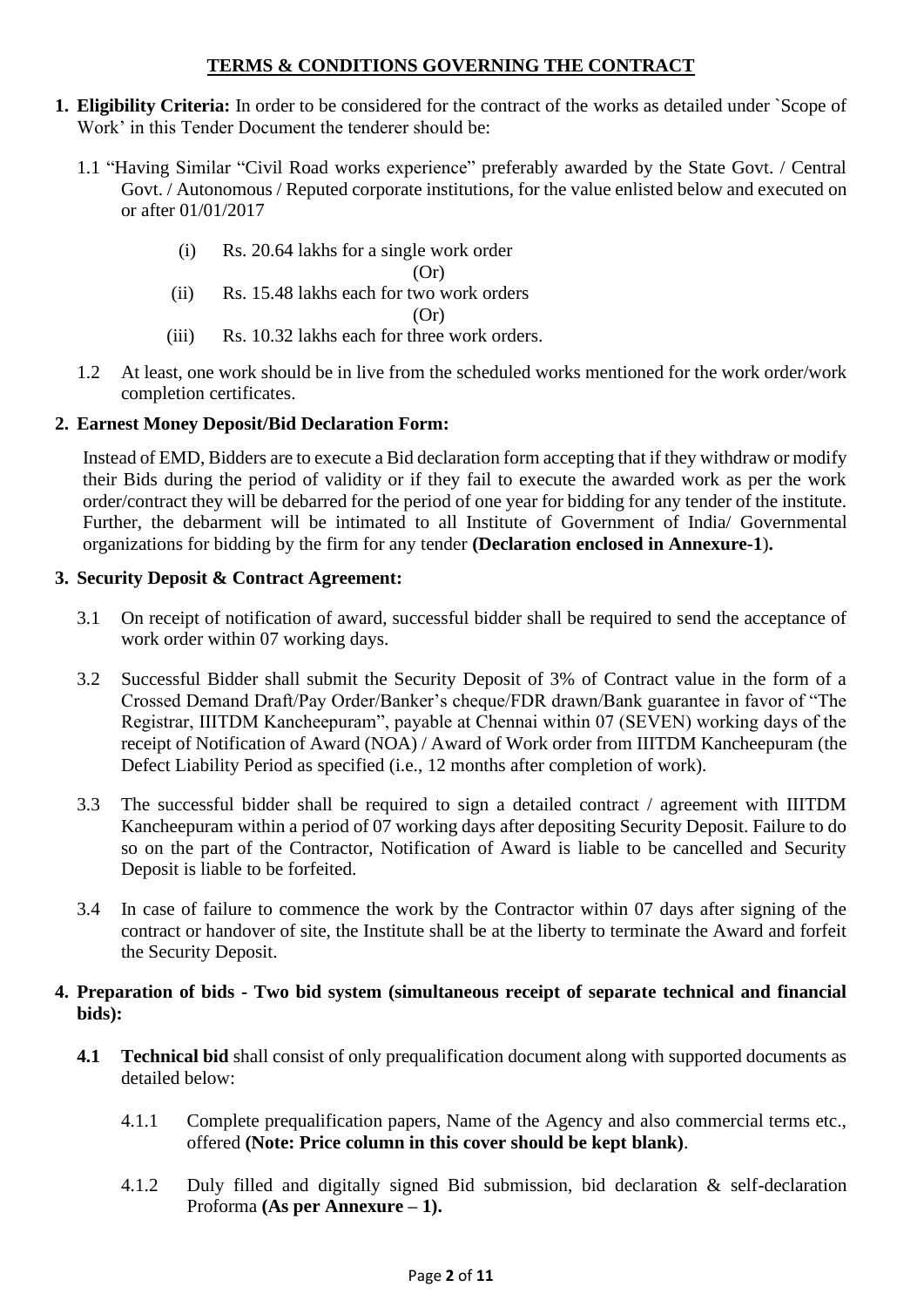- 4.1.3 Duly filled and digitally signed copy of Qualification Proforma along with a copy of work completion certificate as per the eligibility criteria referred in clause no. 1
- **4.2 Financial bid** indicating item-wise price for the items mentioned in the technical bid, special concession in rates if any applicable for Educational Institutions shall also be offered and indicated clearly.

## **4.3 Both the covers should be submitted through online eWizard portal [https://mhrd.euniwizarde.com](https://mhrd.euniwizarde.com/) before due date and time.**

## **5. Technical terms: CPWD Specification Volume-II-(Clauses)**

- **16.14.2:** Cutting Bituminous Roads and Making Good
- Cutting, making good and measurements shall be as specified in **16.14.1 (given below)** except the top bituminous surface shall be finished as per the existing surface or as directed by the Engineerin-Charge. The item shall include cutting and restoration of W.B.M. portion as well as Bitumen portion.
- **Rate:** The rate shall include the cost of materials and labour involved in all the operations described above.
- **16.14.1:** Cutting all road crossings shall be cut in half the width at a time and repaired, unless otherwise permitted by the Engineer-in-Charge. Cutting shall be straight and uniform in width. Stone aggregate obtained from cutting macadam shall be stacked separately, clear of the road surface. Aggregate shall be screened. Stones of size below 20 mm and with rounded edges shall be discarded and disposed. The screened stone aggregates received from the potholes shall not be reused in work. The stone aggregate above 20mm shall be handed over to IIITDM.
- **16.14.1.2 Making Good:** After the trenches have been filled in with stone aggregate 8 cm thickness, well consolidated with heavy iron rammers and brought to sub grade level, soling stone obtained from cutting shall be laid as per existing soling and consolidated with heavy iron rammers. New aggregate 50 mm nominal size or as required, shall be added to old aggregate and spread over to a depth of 7.5 cm and application of Bituminous tack coat till the aggregate has become adequately consolidated and does not get displaced. All undulations shall be loosened by hand picking, surplus aggregate removed from high spots and depressions filled with surplus and new aggregate and the surface compacted again. When thoroughly consolidated, freshly collected12mm or down grade stone aggregate shall be spread over it in 12 mm layer and consolidated with hand roller or heavy iron rammers, with sufficient application of sufficient hot bitumen for penetration and uniform surface is obtained.
- **16.29.3 Construction: As above and as per direction of Engineer – in –charge.**
- **16.29.4 Measurement of Payment**: The Repairs of Pot Holes Depressions Trench-surface correction etc., shall be measured in terms of surface and Average depth of repair in Cubic meter to two decimals. Tack coat shall be measured in length and width and surface area worked out in square meter to two decimals.
- **16.29.5 Rate:** The contract unit rate shall be payment in full for carrying out the required operations including for all components i.e. labor, equipment's and machinery as described above
- **16.28: TACK COAT OF HOT STRAIGHT RUN BITUMEN OF GRADE VG- 10**
- **16.28.0**: The rate of application of binder which shall be as specified and which shall conform to 16.1.5 shall depend on the surface on which the premix carpet is to be laid. (b) 0.50 kg/Sq. M on bitumen surface.

| 16.1.5. BITUMEN GRADES |                                |                    |  |  |  |
|------------------------|--------------------------------|--------------------|--|--|--|
|                        | <b>BITUMEN GRADE</b>           | <b>TEMPERATURE</b> |  |  |  |
|                        | <b>For Bituminous concrete</b> | 150 deg. C. to 177 |  |  |  |

• **16.29.1 Scope:** The work shall consist of the application of single coat of low viscosity liquid bituminous material to existing bituminous, cement concrete or primed granular surface preparatory to the superimposition of a bituminous mix, as specified in the contractor or as instructed by the Engineer-in-Charge and applied as specified in the nomenclature of item.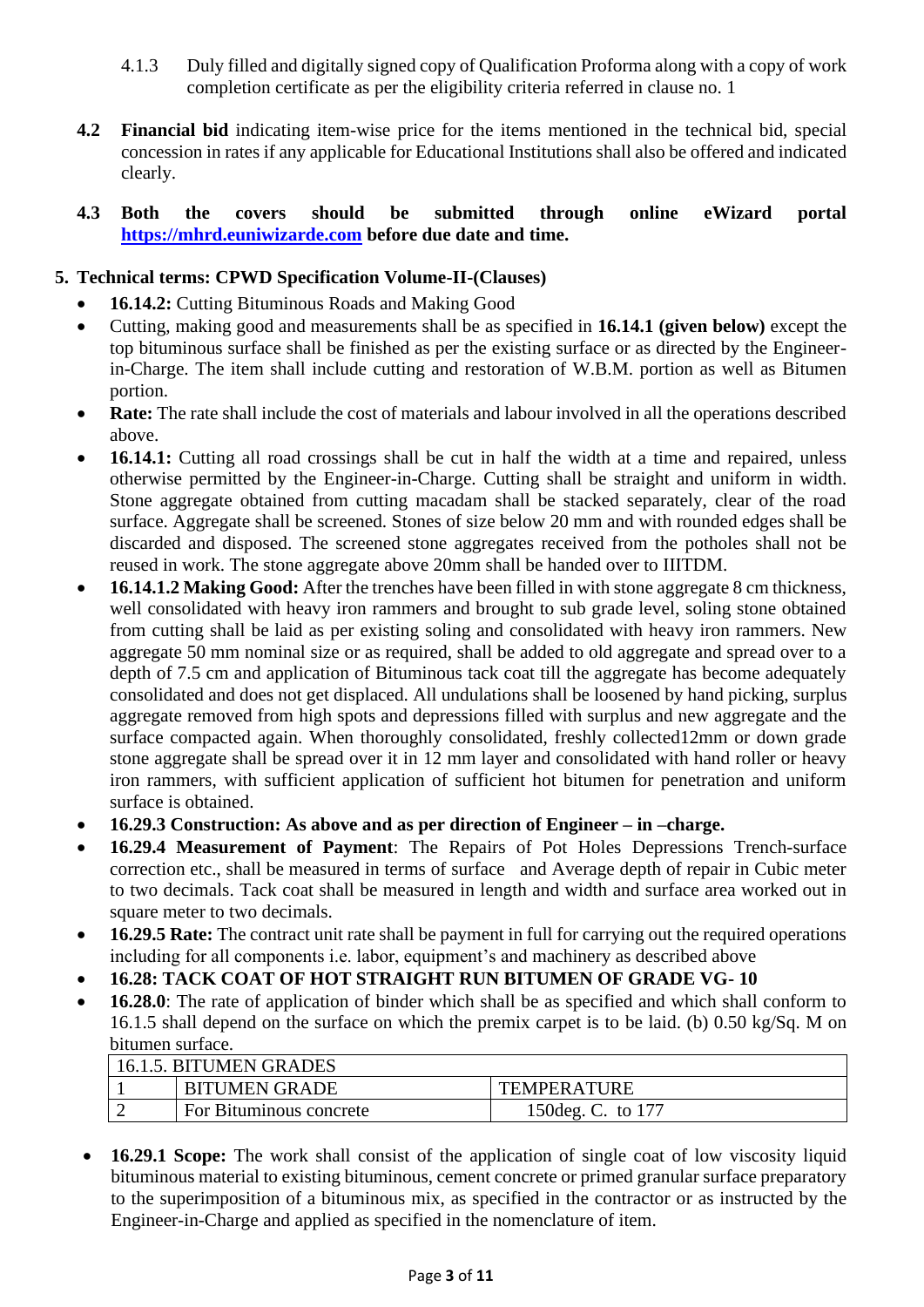- **16.29.2 Materials**: The binder used for tack coat shall be either cationic bitumen emulsion (RS1) complying with IS: 8887 or suitable low viscosity-paving bitumen of VG 10 grade conforming to IS: 73. The use of cutback bitumen RC: 70 as per IS: 217 shall be restricted only for sites at subzero temperatures or for emergency applications as directed by the Engineer-in-Charge. The type and grade of binder for tack coat shall be as specified in the contract or as directed by the Engineerin-Charge.
- **16.29.4 Measurement of Payment**: Tack coat shall be measured in terms of surface and Average depth of repair in Cubic Meter to two decimals.
- **16.29.5 Rate:** The contract unit rate for tack coat shall be payment in full for carrying out the required operations including for all components i.e. labour, equipment's and machinery as described above
- **16.29.3.1 Equipment:** The tack shall be applied by a self-propelled or towed bitumen pressure sprayer, equipped for spraying the material uniformly at specified rate. Hand spraying shall not be permitted except in small areas, inaccessible to the distributor, or narrow strips, shall be sprayed with a pressure hand sprayer, or as directed by the Engineer-in-Charge. 16.29.3.2 Preparation of Base the surface on which the tack coat is to be applied shall be clean and free from dust, dirt and any extraneous material, and be otherwise prepared in accordance with the requirements. The granular or stabilized surfaces shall be primed as per
- **Para 16.65 clause (priming coat):** immediately before the application of the tack coat, the surface shall be swept clean with a mechanical broom, and high pressure air jet, or by other means as directed by the Engineer-in-Charge.
- **16.29.3.3 Application of Tack Coat**: The application of tack coat shall be at the consumption rate specified in the relevant item of work and it shall be applied uniformity. No dilution or heating at site RS1 bitumen emulsion shall be permitted. Paving bitumen if use for tack coat shall be heated to appropriate temperature in bitumen boilers to achieve viscosity less than  $\alpha$  poise. The normal range of spraying temperature for a bituminous emulsion shall be 20 C to 70 and for cutback, 50 C to 80. The method of application of tack coat will depend on the type of equipment to be used, size of nozzles, pressure at the spray bar and speed or forward movement. The contractor shall demonstrate at a spraying trial, that the equipment and method to be used is capable of producing a uniform spray, within the tolerances specified.
- **16.28.1 Materials Bitumen**: This shall be straight-run bitumen of grade VG- 10 conforming to IS 73 specifications.
- **16.28.2 Preparation of Surface**
- **16.28.3 Cleaning:** Prior to the application of bitumen, all vegetation, loose sealing compound, caked mud, animal dung, dust, dirt and foreign material shall be removed from the entire surface of the pavement and from existing dummy, construction and expansion joints (wherever existing) by means of mechanical sweepers and blowers, otherwise with steel wire brushes, small picks, brooms or other implements as approved by the Engineer-in-Charge. The material so removed shall be disposed-off as directed by the Engineer-in-Charge.
- **16.29.4 Measurement of Payment**: Tack coat shall be measured in terms of surface area of application in square meters.
- **16.29.5 Rate:** The contract unit rate for tack coat shall be payment in full for carrying out the required operations including for all components i.e. labour, equipment's and machinery as described above.
- **16.48 DENSE BITUMINOUS CONCRETE**
- **16.48.1** Scope Dense Bituminous Concrete (DBC), is used in wearing and profile corrective courses. This work shall consist of construction in a single layer of bituminous concrete on a previously prepared bituminous bound surface. A single layer shall be 25mm /40mm/50mm as specified in the relevant item of work.
- **16.48.2 Materials.**
- **16.48.2.1 Bitumen**: The bitumen shall be viscosity grade paving bitumen complying with the Indian Standard Specification IS: 73, or as otherwise specified in the item. The type and grade of bitumen to be used shall be specified in the item of Contract. Where modified bitumen is specified, it shall conform to the requirements of IRC: SP: 53 and IS: 15462. Section criteria for viscosity grade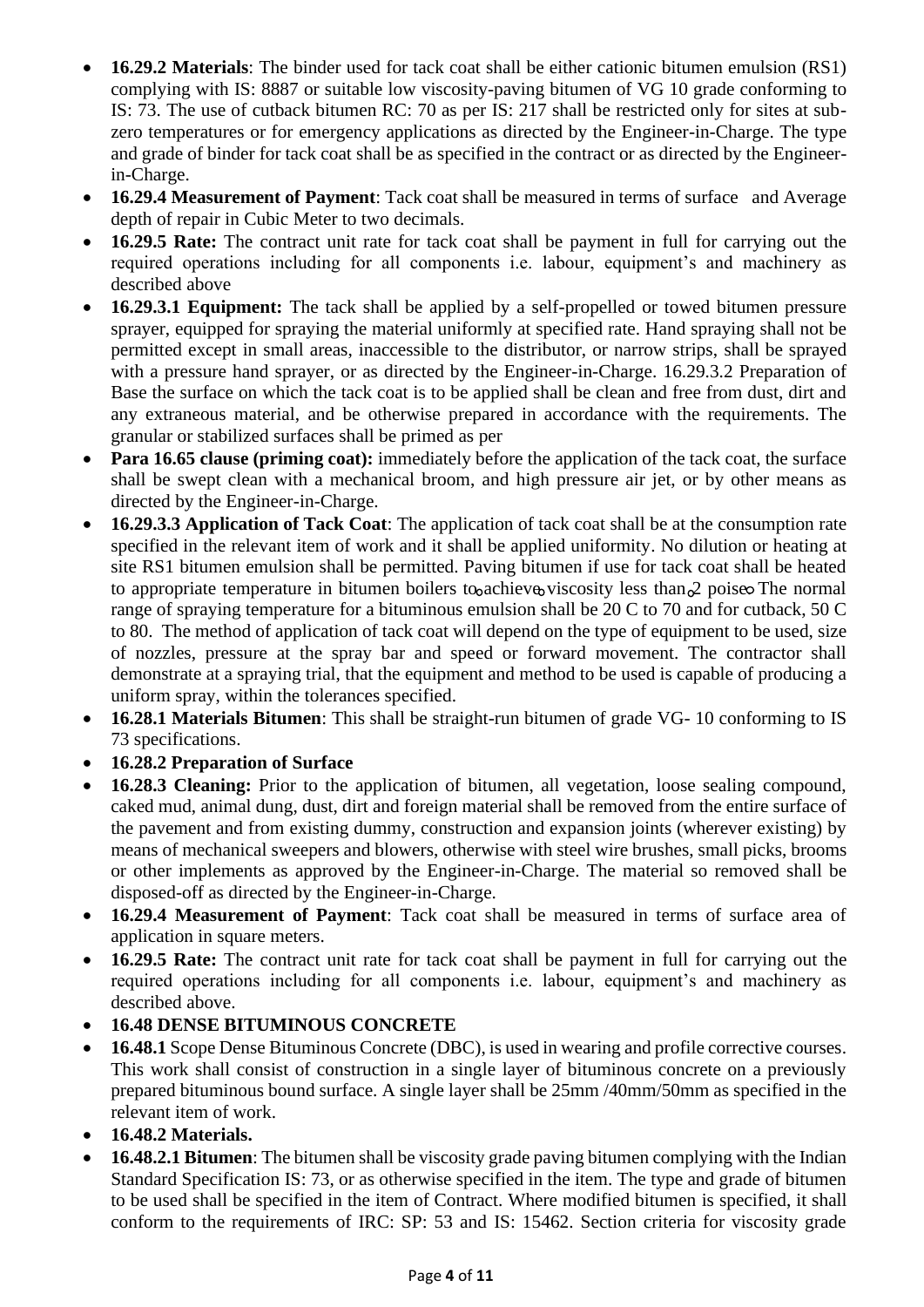bitumen, based on highest and lowest daily mean temperatures at a particular site are given in Table 16.40A. Selection criteria for modified bitumen shall be in accordance with IRC: SP53.

- **16.1.7/16.48.2.1.2 Filler**: The filler, where specified, shall be an inert material, the whole of which passes through a 710-micron sieve, at least 90 per cent passing through a 180-micron sieve and not less than 70 per cent passing through a 90-micron sieve. The filler shall be cement, stone dust, hydrated lime, lime stone dust, flash or any other non-plastic mineral matter approved by the Engineer-in-Charge. Grade Temperature to which it shall be heated
- **16.48.2.2 Coarse Aggregates**: Same as specified in para 16.46.2.2 excepting strength which shall be max 30% for Los Angeles Abrasion Value and Aggregate Impact Value of max 24%. Where crushed gravel is proposed for use as aggregate, not less than 95 percent by weight of the crushed material **retained on the 4.75 mm sieve shall have at least two fractured faces**
- **16.48.4.3 Mixing and Transportation of the Mixture**: The provisions are same as specified in Para 16.47.3.3 shall apply.
- **16.48.4.4 Spreading:** The provisions are same as specified in Para 16.47.3.5 shall apply.
- **16.47.3.5 Spreading:** Prior to spreading the mix, the base shall be prepared by carrying out the required operation. Except in areas where a mechanical paver cannot get access, bituminous materials shall be spread, leveled and tamped by an approved self-propelled paving machine equipped with an electronic sensing device. The essential features of the paver finisher shall conform to Annex 'A' of IRC: 27. As soon as possible after arrival at site, the materials shall be supplied continuously to the paver and laid without delay. The rate of delivery of material to the paver shall be regulated to enable the paver to operate continuously. The travel rate of the paver, and its method of operations, shall be adjusted to ensure an even and uniform flow of bituminous material across the screed, free from dragging, tearing and segregation of the material. In areas with restricted space where a mechanical paver cannot be used, the material shall be spread, raked and leveled with suitable hand tools by experienced staff, and compacted to the satisfaction of the Engineer-in-charge. The minimum thickness of material laid in each paver pass shall be in accordance with the minimum values given in the relevant parts of these Specifications. When laying binder course or wearing course approaching an expansion joint of a structure, machine laying shall stop 300 mm short of the joint. The remainder of the pavement up to the joint, and the corresponding area beyond it, shall be laid by hand, and the joint or joint cavity shall be kept clear of surfacing material. Bituminous material, with a temperature greater than 145ºC, shall not be laid or deposited on bridge deck waterproofing systems, unless precautions against heat damage have been approved by the Engineer-in-charge.
- **16.48.4.5 Rolling / Compaction**: The provisions are same as specified in Para 16.47.3.6 shall apply.
- **Para 16.47.3.6 Rolling / Compaction**: Bituminous materials shall be laid and compacted in layers which enable the specified thickness, surface level, regularity requirements and compaction to be achieved. Compaction of bituminous materials shall commence as soon as possible after laying. Compaction shall be substantially completed before the temperature falls below the minimum rolling temperatures stated in the relevant part of these Specifications. Rolling of the longitudinal joints shall be done immediately behind the paving operation. After this, rolling shall commence at the edges and progress towards the center longitudinally except that on super elevated and unidirectional cambered portions, it shall progress from the lower to the upper edge parallel to the center line of the pavement. Rolling shall continue until all roller marks have been removed from the surface. All deficiencies in the surface after laying shall be made good by the attendants behind the paver, before initial rolling is commenced. The initial or breakdown rolling shall be done with 8 – 10 tones dead weight smooth-wheeled rollers. The intermediate rolling shall be done with 8 – 10 tonnes dead weight or vibratory roller or with a pneumatic tyred roller of 12 to 15 tonnes weight having nine wheels, with a tyre pressure of at least 5.6 kg/sqcm or 0.56 MPa. The finish rolling shall be done with 6 to 8 tonnes smooth wheeled tandem rollers. Rolling shall be continued until the specified density is achieved, or where no density is specified, until there is no further movement under the roller. Where compaction is to be determined by density of cores the requirements to prove the performance of rollers shall apply in order to demonstrate that the specified density can be achieved. In such cases the Contractor shall nominate the plant, and the method by which he intends to achieve the specified level of compaction and finish at temperatures above the minimum specified rolling temperature. Laying trials shall then demonstrate the acceptability of the plant and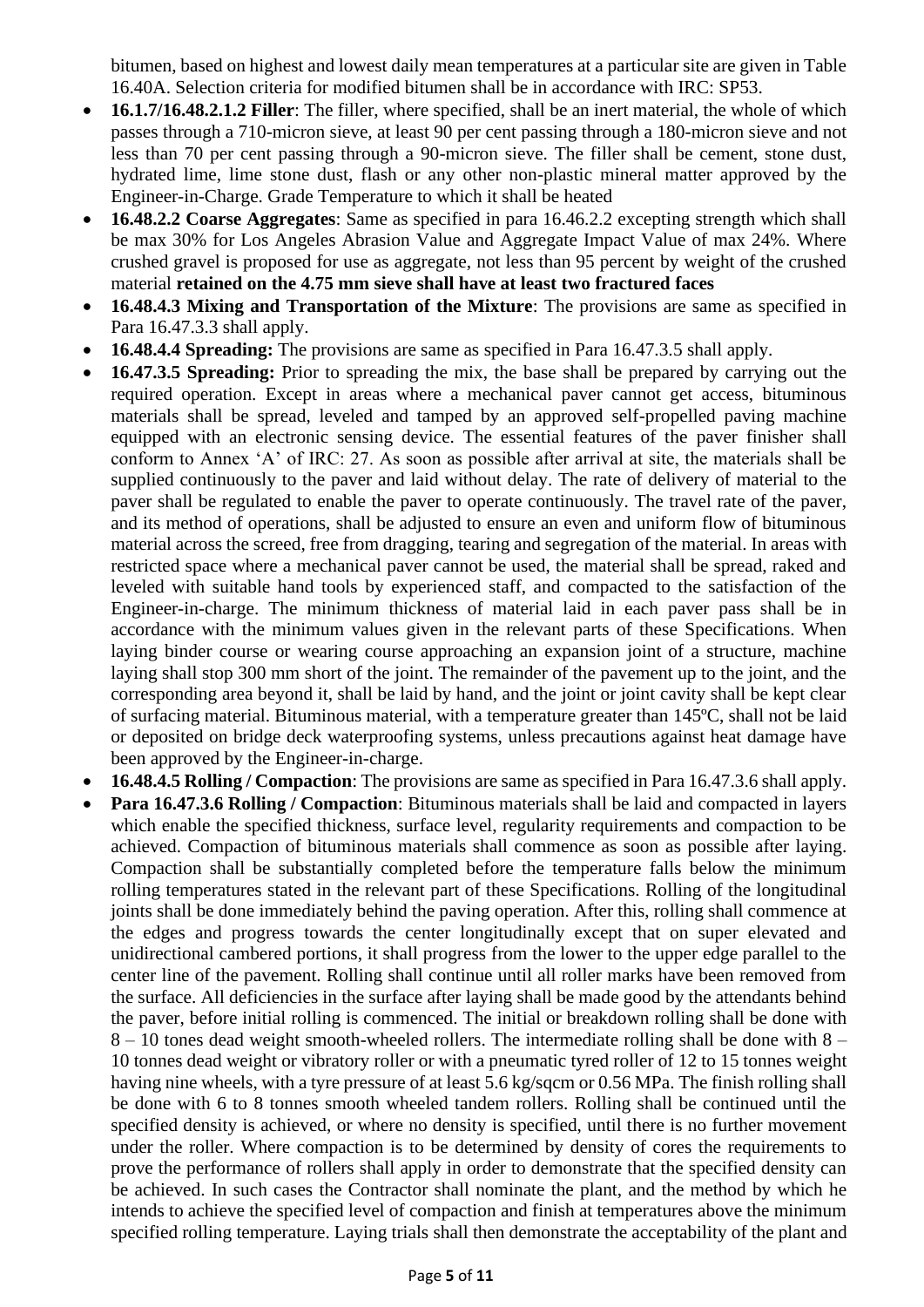method used. Bituminous materials shall be rolled in a longitudinal direction, with the driven rolls nearest the paver. The roller shall first compact material adjacent to joints and then work from the lower to the upper side of the layer, overlapping on successive passes by at least one-third of the width of the rear roll or, in the case of a pneumatic-tyred roller, at least the nominal width of 300 mm.

- In portions with super elevated and unidirectional camber, after the edge has been rolled, the roller shall progress from the lower to the upper edge. Rollers should move at a speed of not more than 5 km per hour. The roller shall not be permitted to stand on pavement which has not been fully compacted, and necessary precautions shall be taken to prevent dropping of oil, grease, petrol or other foreign matter on the pavement either when the rollers are operating or standing. The wheels of rollers shall be kept moist with water, and the spray system provided with the machine shall be in good working order, to prevent the mixture from adhering to the wheels. Only sufficient moisture to prevent adhesion between the wheels of rollers and the mixture should be used. Surplus water shall not be allowed to stand on the partially compacted pavement.
- **16.48.5 Opening to Traffic:** The newly laid surface shall not be open to traffic for at least 24 hours after laying the completion of compaction, without the approval of the Engineer-in-Charge in writing.
- **16.48.6 Surface Finish and Quality Control of Work:** The surface finish of the completed construction shall conform to the requirements of section 900 of MORTH Specifications. For control of the quality of materials supplied and the works carried out the relevant provisions of Section 900 of MORTH Specifications
- **16.48.7 Arrangement for Traffic:** During the period of construction, arrangements for traffic shall be made in accordance with the provisions of specification and as per direction of the Engineer-incharge.
- **16.48.8 Measurement Dense Bituminous Concrete** shall be of not less than 25mm thick and measured as finished work in Square meters, correct to two places of decimal.
- Description Permissible Variation Aggregate passing 19 mm sieve or larger  $\pm$  7% Aggregate passing 13.2 mm, 9.5 mm  $\pm$  6% Aggregate passing 4.75 mm  $\pm$  5% Aggregate passing 2.36 mm, 1.18 mm,  $\pm$  4% 0.6 mm Aggregate passing 0.3 mm, 0.15 mm  $\pm$  3% Aggregate passing 0.075 mm  $\pm$ 1.5% Binder content  $\pm$  0.3% Mixing temperature  $\pm$  10°C 835
- **16.48.9 Rate:** The rate includes the cost of all material, labour, machineries and equipments in all the operations described above.

#### **Annexure showing quantities of materials for areas of surfacing to be considered for working out minimum period of road roller**

| SI.                     | <b>Material of surfacing</b>                                                        | Quantity  |
|-------------------------|-------------------------------------------------------------------------------------|-----------|
| No.                     |                                                                                     | or area   |
|                         | Consolidation of earth sub grade                                                    | 1860 Sq.m |
| $\overline{2}$          | Consolidation of stones soling 15 cm. to 22.5 cm thick                              | 170 Cu.m  |
| $\overline{3}$          | Consolidation of wearing coat of stone ballast 7.5 cm to 11.5 cm thick              | 30 Cu.m.  |
| $\overline{\mathbf{4}}$ | Laying full grouted surface using stone aggregate 50 mm nominal size 9.14 Cu.m. per | 370 Sqm   |
|                         | 100 sq.m. groutin with binder, with stone grit 20 mm to to 12.5 mm nominal size,    |           |
|                         | 1.83 Cu.m. per 100 Sq.m. and seal coat of binder and stone grit 10mm nominal size   |           |
|                         | $1.07$ cu.m $/100$ Sqm                                                              |           |
| 5                       | 2.5 cm bitumastic sheet using stone aggregate 1.65 Cu.m. (60% 12.5 mm nominal       | 750 Sqm.  |
|                         | size, 40%10 mm nominal size) per 100 Sq.m. and coarse sand 1.65 Cu.m. per 100       |           |
|                         | Sq.m. and hot cut back bitumen over a tack coat of hot cut back bitumen.            |           |

## **6. Commercial terms:**

6.1 On receipt of notification of award, successful bidder shall be required to physically start the work within 07 working days after signing the contract or handover of site, whichever is earlier. In case of failure to commence the work by the Contractor within 07 days after signing of the contract or handover of site, the Institute shall be at the liberty to terminate the Award and forfeit the Security Deposit.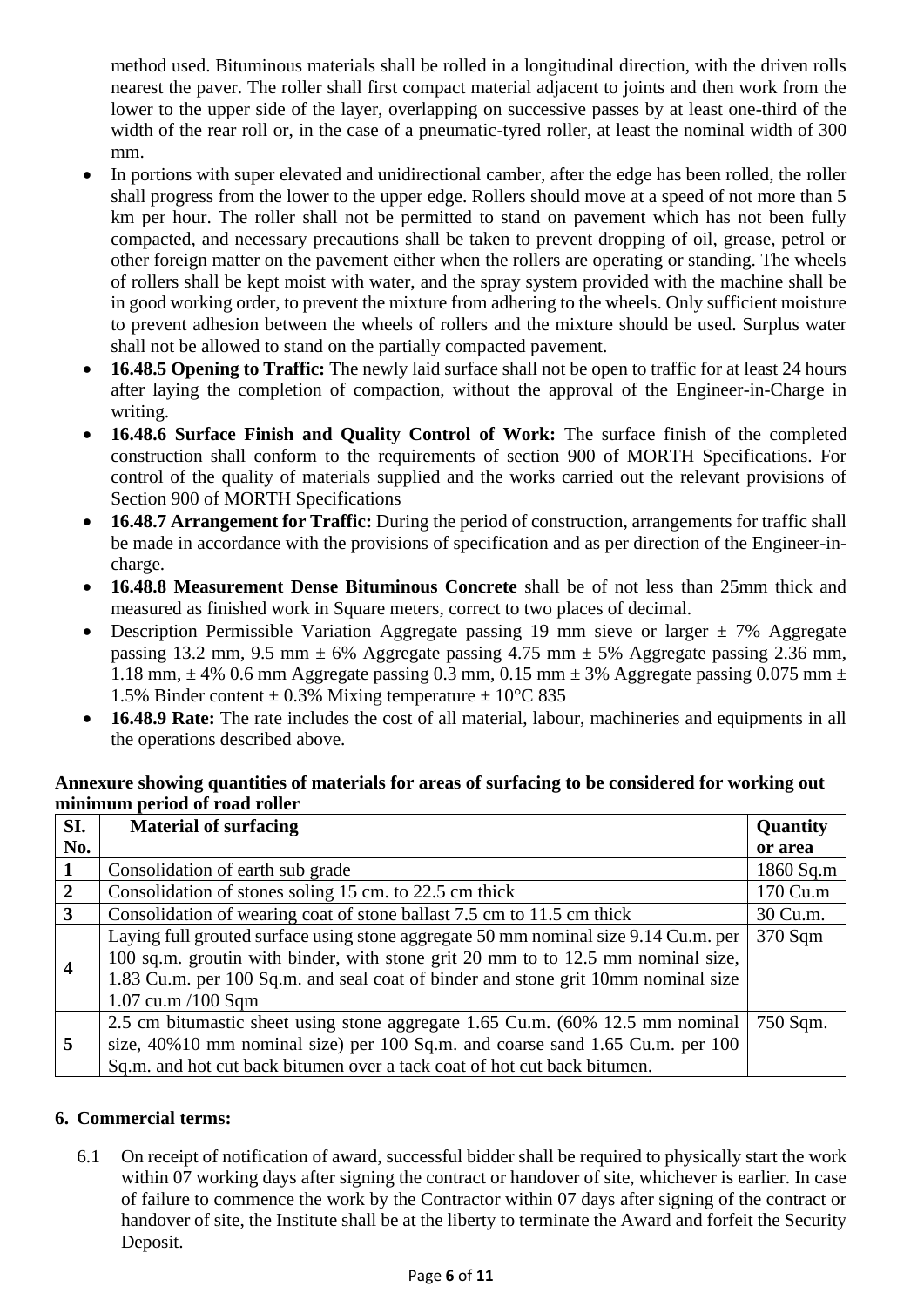- 6.2 The successful bidder shall be required to sign a formal detailed contract / agreement with IIITDM Kancheepuram within a period of 07 working days and also to pay security deposit within 07 days. Failure to do so on the part of the Contractor, Notification of Award is liable to be cancelled and Security Deposit is liable to be forfeited.
- 6.3 The work shall be executed and completed within **45 working days** from the date of Commencement of the Work. In case the Contractor fails to complete the assigned work within specified Work Completion Period, IIITDM Kancheepuram may recover Liquidated Damage and/or terminate the Contract and/or forfeit the Security Deposit. IIITDM Kancheepuram on its part would be required to handover the site to the Contractor free from any encumbrance.
- 6.4 Item Rates quoted on the 'Schedule of Work" by the bidder shall be valid and constant during the entire period of contract and will not be subject to any variation on any account whatsoever.
- 6.5 Measurements of all items having financial value shall be recorded in Measurement books so that a complete record is obtained of all works performed under the contract. Measurements shall be taken jointly by the IIITDM Kancheepuram official designated for the purpose and the Contractor.
- 6.6 Payment of bills shall be made against supply, acceptance and after verification of the bill by the Institute after deduction of taxes and TDS as per applicable rules. Running account bill/Final bill shall be submitted by the contractor after execution of work and completion certificate shall be furnished by the Institute after completion of work in full. Payment to be made only for the work actually done.
- 6.7 The Contractor shall take at his own cost, necessary insurance cover in respect of staff and other personnel to be employed or engaged by him in connection with the afore mentioned services personnel by services to be rendered.
- 6.8 Statuary deductions of taxes at source will be carried out from the payment due at the prevalent rates as prescribed by the government.

## **7. Other conditions:**

- 7.1 The institute reserves the right to reject any or all the bids without assigning any reasons thereof. No tenderer shall have any cause of action or claim against IIITDM Kancheepuram for rejection of his bid.
- 7.2 The IIITDM, Kancheepuram is having a right to cancel the awarded work at any point of time in case of the contractor's performance is not up to the mark by giving termination letter.
- 7.3 The tender document is not transferable and Conditional Tenders / Non-compliance of any of the conditions set in tender document shall render the bid liable for rejection.
- 7.4 IIITDM Kancheepuram reserves the right to seek any clarification from the bidders or waive any minor deviation in the provisions governing the contract at its sole discretion.
- **8** Further, refer & comply with the in detail **"Tender general terms and conditions"** available at IIITDM > FORMS > ENGINEERING SECTION > TENDER GENERAL TERMS AND CONDITIONS" enclosed in the mentioned web link. These conditions are part and parcel of contract agreement. [http://www.iiitdm.ac.in/img/intranet\\_forms/ENGINEERING\\_SECTION/tnc.pdf](http://www.iiitdm.ac.in/img/intranet_forms/ENGINEERING_SECTION/tnc.pdf)

Sd/- Registrar IIITDM Kancheepuram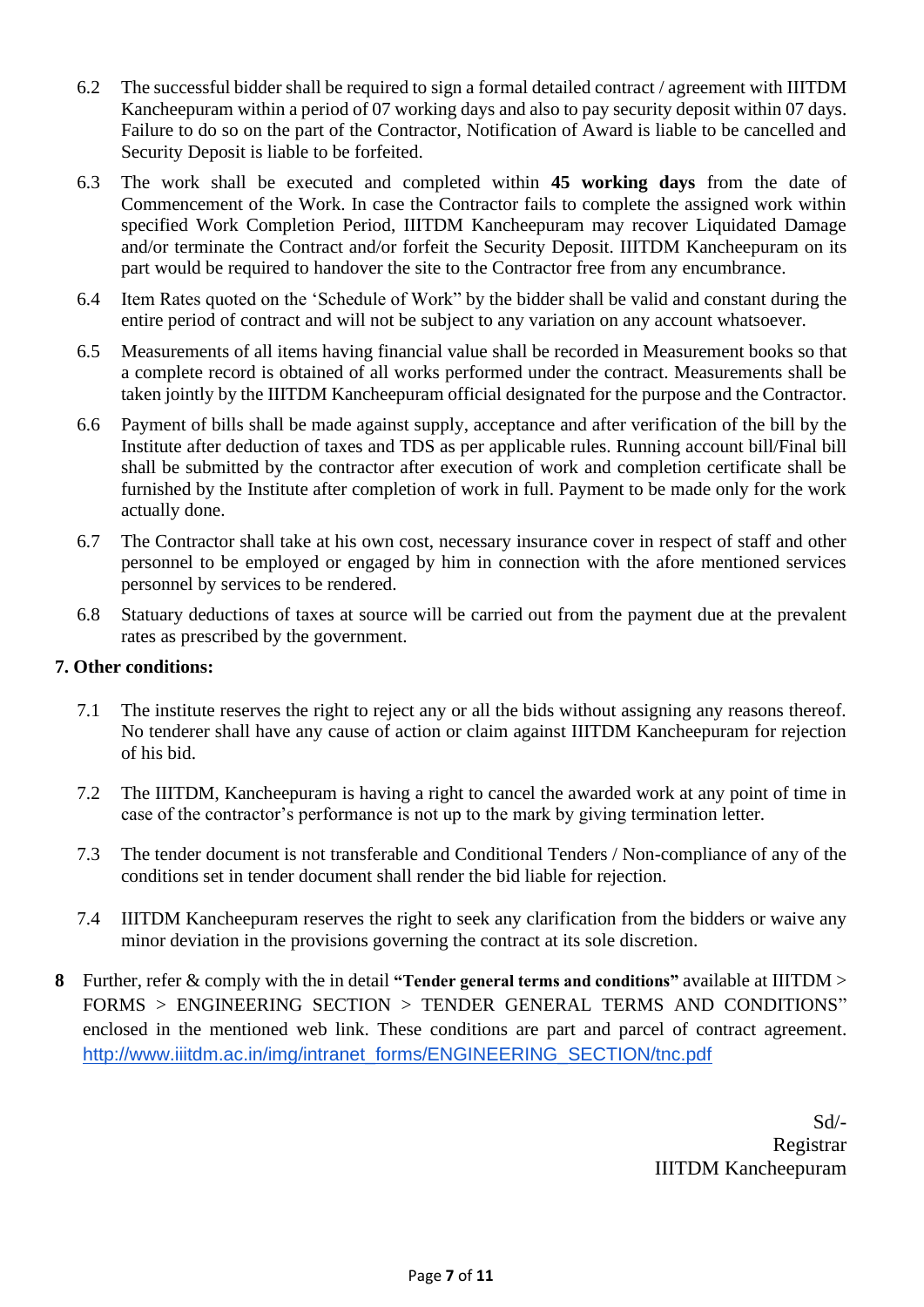## **BID SUBMISSION, BID DECLARATION & SELF DECLARATION PROFORMA**

**Name of the Work/AMC: Premix carpeting for internal roads from North side main entrance to admin block, west side entrance to admin block, two wheeler and car parking area at IIITDM campus,**

**Tender No.:** IIITDM/19/2021-22/Engg/Civil/Road works/03; **Dt:** 18th March, 2022.

The Registrar, IIITDM Kancheepuram, Chennai 600127.

Dear Sir,

- 1.1 I / We do hereby declare that our Firm has not been blacklisted/ debarred by any Govt. Department/Public sector undertaking/Autonomous Body etc., at anywhere in the country.
- 1.2 I/We hereby bid for the tender and agree that if we withdraw or modify our Bids either during the period of validity of bid or fail to execute the contract in line with the purchase order/contract, our firm will be debarred for the period of one year for further bidding of any tender of your institute. Further, we agree that your institute is at liberty to intimate this debarment to all Institutes/ organizations of government and governmental organizations.
- 1.3 I/We hereby offer to quote for work as defined in 'Scope of Work' and the relevant Annexures at the quoted price given in the 'Scope of Work' Proforma as per Annexure-3 and agree to hold this offer open till 03 months from the due date.
- 1.4 I/We have read, understood and comply with all Terms and Conditions stipulated in the Tender document necessary for submission of this bid.
- 1.5 It is further stated that I/We have fully read and understood the 'Scope of Work' and Terms and Conditions in the Tender Document governing this contract and shall abide by them in too, if awarded the Contract.

Date:

Yours faithfully, Digital Signature

*Note: This form duly typed on the letterhead of the bidder and duly signed should be uploaded forming Annexure-1 of this Bid document.*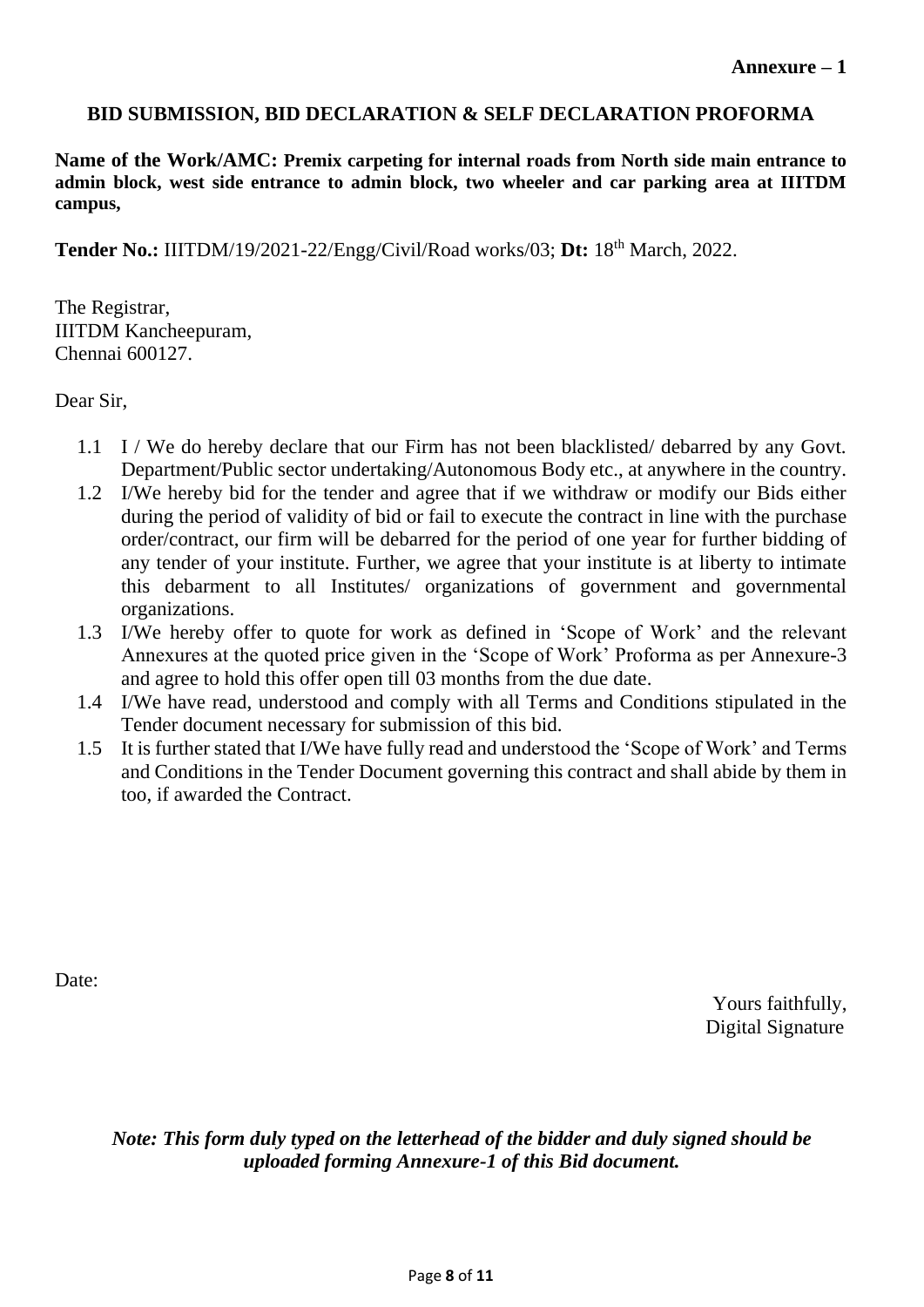## **QUALIFICATION PROFORMA**

| Name of the bidder (Firm):                                                                                                                                                                                                                                                                                                                                                                                                                                                                                      |  |
|-----------------------------------------------------------------------------------------------------------------------------------------------------------------------------------------------------------------------------------------------------------------------------------------------------------------------------------------------------------------------------------------------------------------------------------------------------------------------------------------------------------------|--|
| Contact details of the bidder:<br>Address:                                                                                                                                                                                                                                                                                                                                                                                                                                                                      |  |
| Land line:<br>Mobile:<br>Email Id:<br><b>GST No.:</b>                                                                                                                                                                                                                                                                                                                                                                                                                                                           |  |
| (Please enclose the copy of GST)                                                                                                                                                                                                                                                                                                                                                                                                                                                                                |  |
| PAN No.:                                                                                                                                                                                                                                                                                                                                                                                                                                                                                                        |  |
| Bid Submission, Bid & Self declaration<br>Proforma:<br>(Please enclose the annexure-1)                                                                                                                                                                                                                                                                                                                                                                                                                          |  |
| Experience: Details of similar civil road works<br>executed especially with Govt./PSU /PWD/<br>CPWD/MES/BSNL/RAILWAYS/State<br>Govt. Org./ Autonomous / Corporate<br>institutions organizations for a value not less<br>than Rs. 20.64 lakhs for a single work order (or)<br>Rs. 15.48 lakh each for two work order (or) Rs.<br>10.32 lakh each for three work order should be<br>awarded and executed on or after 01.01.2017.<br>(Please enclose the copy of valid work order/<br>work completion certificate) |  |
| Details of Manpower availability:<br>(Number with their qualification & experience):<br>(Add separate sheet if required)                                                                                                                                                                                                                                                                                                                                                                                        |  |

## **Declaration:**

I/We hereby declare and affirm that I/We have read and understood the terms and conditions of the contract as stipulated in NIT.

Digital Signature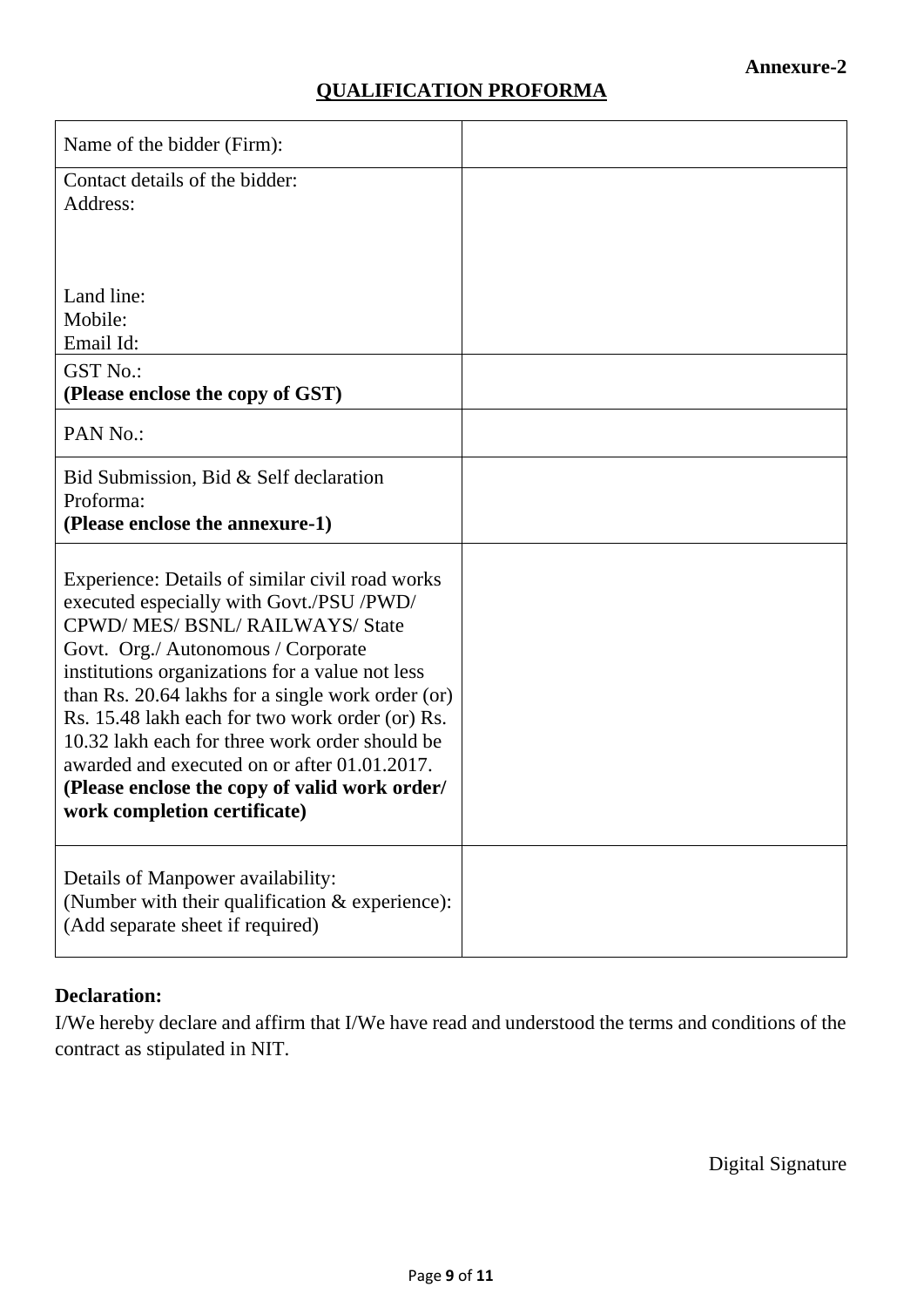# **SCOPE OF WORK**

| Name of work: Premix carpeting for internal roads from North side main entrance to admin<br>block, west side entrance to admin block, two wheeler and car parking area at IIITDM campus, |                                                                                                                                                                                                                                                                                                                                                                                                                                                                                                                                                                                                                                                                                                                                                                                                                                                                                                                                         |      |       |                       |                         |
|------------------------------------------------------------------------------------------------------------------------------------------------------------------------------------------|-----------------------------------------------------------------------------------------------------------------------------------------------------------------------------------------------------------------------------------------------------------------------------------------------------------------------------------------------------------------------------------------------------------------------------------------------------------------------------------------------------------------------------------------------------------------------------------------------------------------------------------------------------------------------------------------------------------------------------------------------------------------------------------------------------------------------------------------------------------------------------------------------------------------------------------------|------|-------|-----------------------|-------------------------|
| Melakkottaiyur.                                                                                                                                                                          |                                                                                                                                                                                                                                                                                                                                                                                                                                                                                                                                                                                                                                                                                                                                                                                                                                                                                                                                         |      |       |                       |                         |
| Sl.<br>No.                                                                                                                                                                               | <b>Description of Item</b>                                                                                                                                                                                                                                                                                                                                                                                                                                                                                                                                                                                                                                                                                                                                                                                                                                                                                                              | Qty  | Unit  | <b>Rate in</b><br>Rs. | <b>Amount in</b><br>Rs. |
|                                                                                                                                                                                          | <b>SUB HEAD-1: EARTH WORK</b>                                                                                                                                                                                                                                                                                                                                                                                                                                                                                                                                                                                                                                                                                                                                                                                                                                                                                                           |      |       |                       |                         |
| 1.1                                                                                                                                                                                      | Earth work in surface excavation not exceeding 30 cm<br>in depth but exceeding 1.5 m in width as well as 10<br>Sq. M on plan including getting out and disposal of<br>excavated earth up to 50 m and lift up to 1.5 m, as<br>directed by Engineer-in- Charge:                                                                                                                                                                                                                                                                                                                                                                                                                                                                                                                                                                                                                                                                           |      |       |                       |                         |
| 1.1.1                                                                                                                                                                                    | All kinds of soil                                                                                                                                                                                                                                                                                                                                                                                                                                                                                                                                                                                                                                                                                                                                                                                                                                                                                                                       | 150  | Sq. M |                       |                         |
| 1.2                                                                                                                                                                                      | Supplying and spreading quarry dust over the<br>bituminous concrete layer not exceeding 3mm average<br>thickness brooming and spreading layer with all leads<br>within the IIITDM campus and lift up to 1.5 m                                                                                                                                                                                                                                                                                                                                                                                                                                                                                                                                                                                                                                                                                                                           | 8310 | Sq. M |                       |                         |
|                                                                                                                                                                                          | <b>SUB HEAD-2: ROAD WORK</b>                                                                                                                                                                                                                                                                                                                                                                                                                                                                                                                                                                                                                                                                                                                                                                                                                                                                                                            |      |       |                       |                         |
| 2.1                                                                                                                                                                                      | Cutting, scarifying and cleaning the Pot Holes to<br>minimum required regular size on road and making<br>good the same including supply of required quantities<br>of materials i.e.(a) $53 \text{ mm}$ to 22.4 mm size stone<br>aggregate; (b) Stone screening 13.2 mm nominal size<br>(Type A); (c) Bitumen of grade VG-10(@ 90 Kg of<br>bitumen per cum of stone aggregate) including heating<br>the bitumen; spraying the bitumen over the rolled<br>stone aggregate for penetration in layers and<br>correcting the profiles to required shape; including<br>rolling the repaired surface with Mechanical Road<br>Roller of 8 to 10 Tonnes Capacity, to required level<br>inclusive of all materials, machineries and labour<br>required, and completing the repair work, minimum<br>one day ahead of the premix carpet surfacing<br>including disposal of waste within the campus all as<br>per directions of Engineer -in-charge. |      |       |                       |                         |
| 2.1.1                                                                                                                                                                                    | Bituminous portion                                                                                                                                                                                                                                                                                                                                                                                                                                                                                                                                                                                                                                                                                                                                                                                                                                                                                                                      | 12   | cum   |                       |                         |
| 2.2                                                                                                                                                                                      | Providing and applying tack coat using hot straight run<br>bitumen of grade VG - 10, including heating the<br>bitumen, spraying the bitumen with mechanically<br>operated spray unit fitted on bitumen boiler, cleaning<br>and preparing the existing road surface as per<br>specifications :                                                                                                                                                                                                                                                                                                                                                                                                                                                                                                                                                                                                                                           |      |       |                       |                         |
| 2.2.1                                                                                                                                                                                    | On bituminous surface $@$ 0.50 Kg / Sq. M                                                                                                                                                                                                                                                                                                                                                                                                                                                                                                                                                                                                                                                                                                                                                                                                                                                                                               | 8310 | Sq. M |                       |                         |
| 2.3                                                                                                                                                                                      | Providing and laying semi- dense Bituminous<br>concrete using crushed stone aggregates of specified<br>grading, premixed with bituminous binder and filler,<br>transporting the hot mix to work site by tippers, laying<br>with paver finisher equipped with electronic sensor to<br>the required grade, level and alignment and rolling<br>with smooth wheeled, vibratory and tandem rollers to<br>achieve the desired compaction and density as per<br>specification, complete and as per directions of<br>Engineer-in-charge.                                                                                                                                                                                                                                                                                                                                                                                                        |      |       |                       |                         |